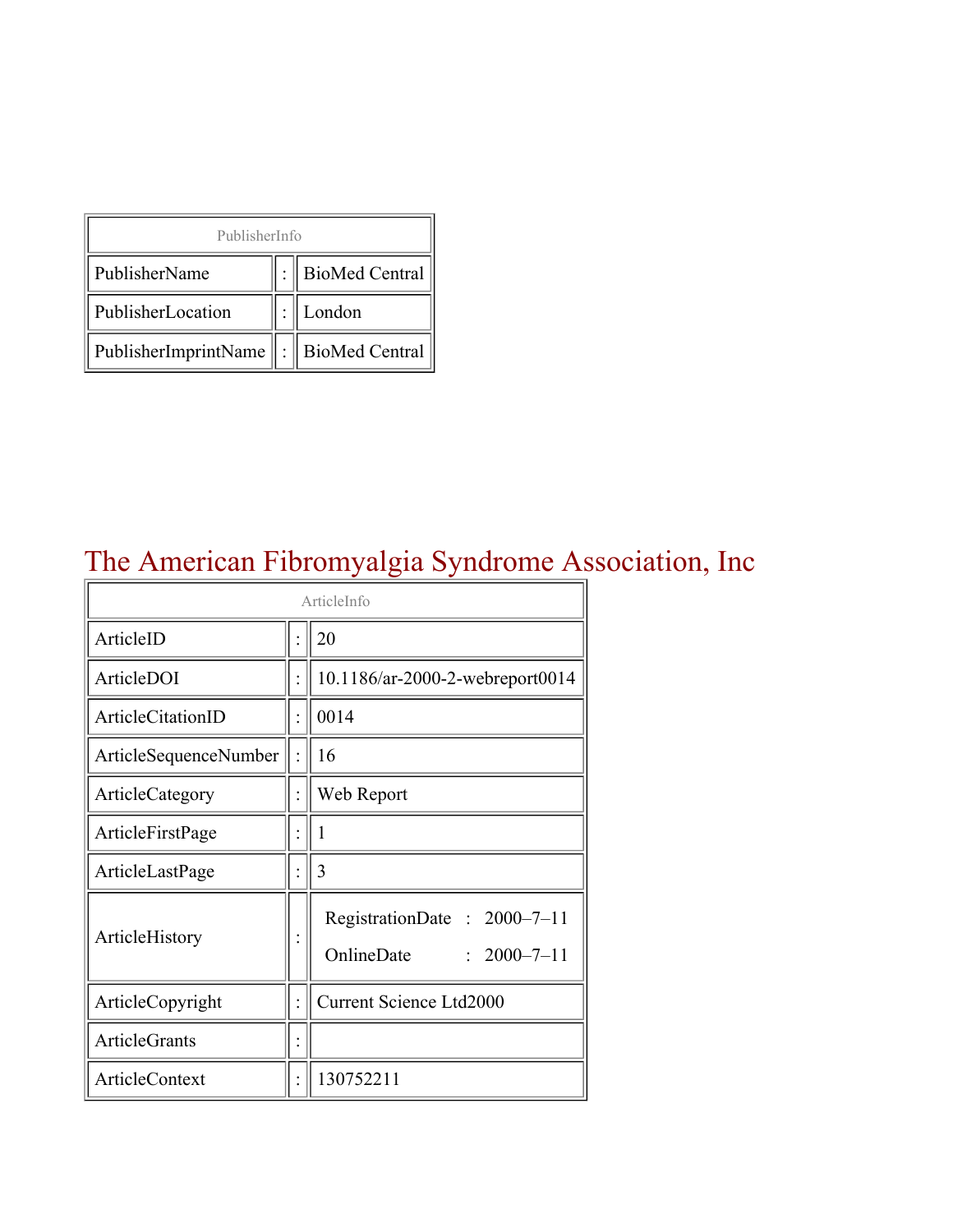Aff1 Current Science Ltd, UK

# **Overview**

The American Fibromyalgia Syndrome Association (AFSA) is a non-profit making organisation that concentrates on promoting research, education and patient advocacy for fibromyalgia syndrome (FMS) and chronic fatigue syndrome (CFS).

The AFSA engages in the following activities:

- Funding research projects
- Sponsoring information booths at major scientific conferences
- Publishing updates on research funding activities related to FMS, CFS and other related disorders
- Selling educational material about FMS and CFS
- Distributing free brochures about the AFSA to encourage increased membership and funding
- Providing resources for patients to help them get in touch with organisations and self-help groups
- Running a phone helpline for patients and physicians.

### Content

The AFSA website provides general information about FMS and CFS and acts as a promotional base for the association.

There are updates on news and activities of the organisation, and full details of all 18 research projects that have been funded by the AFSA since 1995 are listed. A grant application form is downloadable from the site.

Finally, there is a section with links to associations, publishers and websites.

## Evaluation